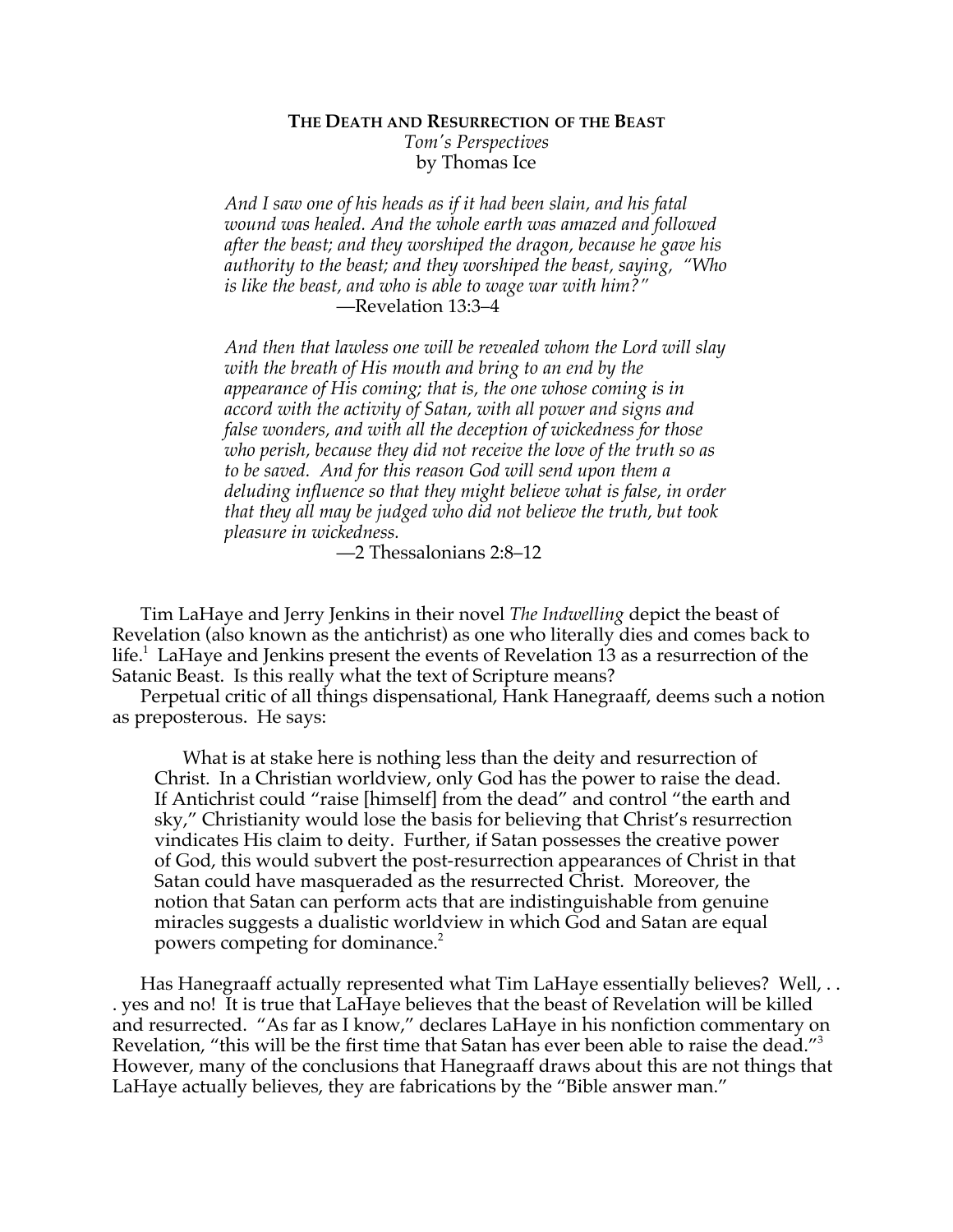### **HANEGRAAFF'S FALSE PORTRAIT**

When reading the above quotation by Hanegraaff concerning LaHaye, it is clear that he has framed LaHaye's belief about the resurrection of the Beast during the Tribulation within a context that LaHaye does not believe. How is "the deity and resurrection of Christ" at stake within LaHaye's understanding of the resurrection of the Beast during the Tribulation? This is mere assertion on Hanegraaff's part. He has apparently made no effort to find out exactly what kind of theological framework LaHaye has in mind on this matter. LaHaye's mindset is easily discovered by looking at his commentary on Revelation that has been in print since 1973. Far from the idea that "Satan possesses the creative power of God," as propagandized by Hanegraaff, LaHaye speaks clearly on this matter as follows:

As far as I know, this will be the first time that Satan has ever been able to raise the dead. His power and control of man is limited by God, but according to His wise providence He will permit Satan on this one occasion to have the power to raise the dead. When studied in the light of 2 Thessalonians 2, it may well be the tool he will use to deceive men.<sup>4</sup>

LaHaye clearly believes that the resurrection of the beast will be a one-time event, under the sovereign control of God and in no way "suggests a dualistic worldview in which God and Satan are equal powers competing for dominance." Hanegraaff erroneously presents LaHaye's view as if he thinks that Satan is autonomous and not under the sovereign thumb of our omnipotent God. It is obvious that Hanegraaff disagrees with LaHaye's futurist understanding of Revelation, but that does not justify his exaggeration of the implications of such a view with the effect that he greatly distorts and misrepresents the outworkings of the literal approach to Revelation.

Why does Hanegraaff obfuscate and falsify LaHaye's views? He claims that, "the point is to demonstrate the dangers inherent in the interpretive method they and other dispensationalists employ." The problem does not lie in the dispensational interpretative method but in those like Hanegraaff who do not fairly represent the views of others. Perhaps he must exaggerate the implications of the views of others or it would not generate the concern he thinks appropriate if they were honestly presented. Amazingly, Hanegraaff quotes the famous maxim: "In essentials, unity; in nonessentials, liberty; in all things, charity."5 So where is the liberty and charity in practice that he advocates in theory?

Hanegraaff is concerned that if these Satanic deeds are in fact genuine, then "Christianity would lose the basis for believing that Christ's resurrection vindicates His claim to deity." Gregory Harris argues just the opposite since "exactly the same words used for the miracles of Christ and the apostles are used in reference to the miracles of the Tribulation." He says: "To say that the signs, wonders, and mighty deeds attributed to Satan's forces will only seem to be miraculous could lead to questioning the veracity of the miracles of Christ, since one could say that they too only seemed to be miraculous."6 This would mean that if the Satanic exploits of the Tribulation are not genuine miracles, but only slight-of-hand, and, since these exact terms are the very ones used to describe the miracles of Christ and the apostles (more on this later), then, one could also legitimately say that the miracles of Christ and His apostles are not genuine.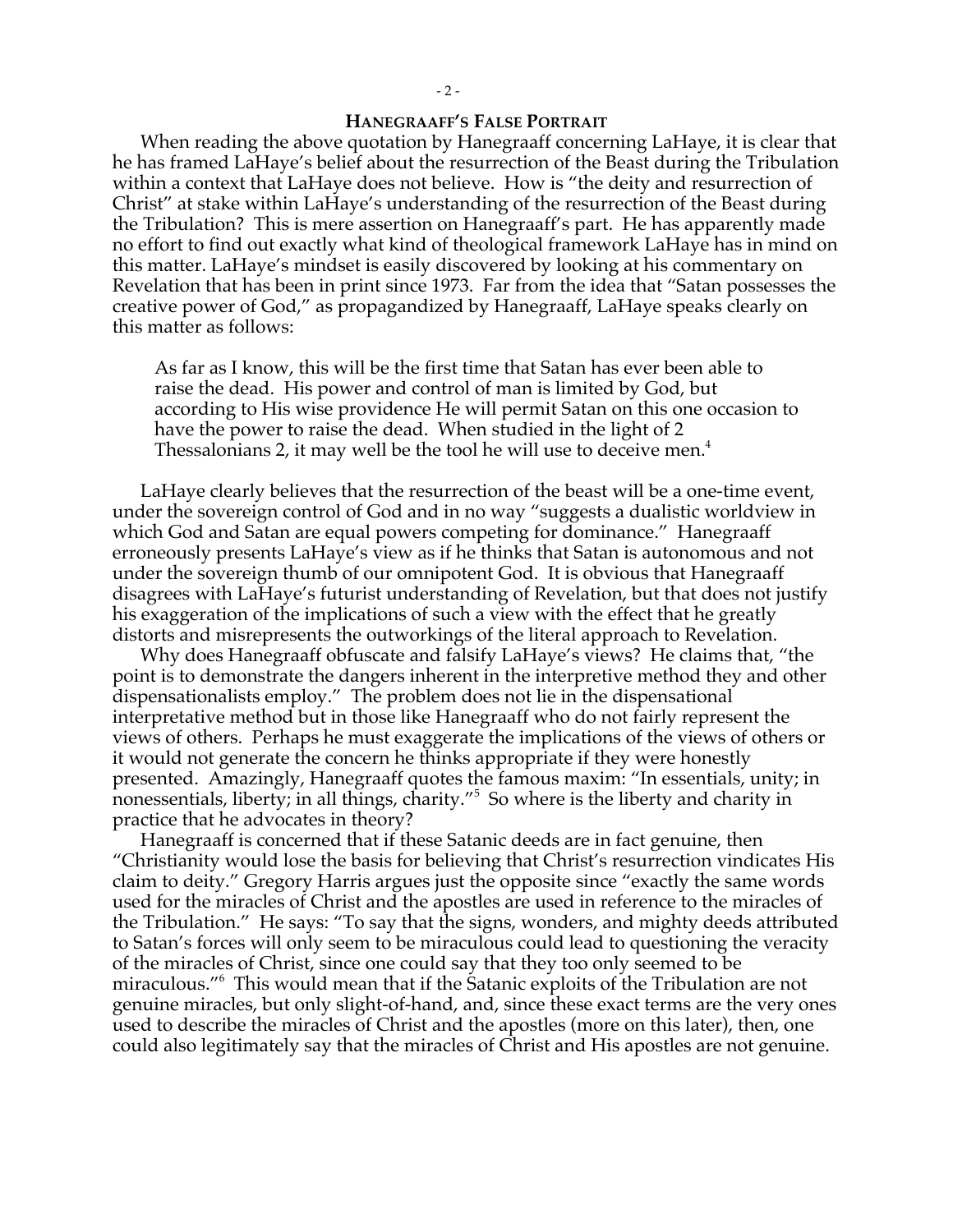### **PARODY OR REALITY?**

Is the resurrection of the beast during the tribulation something that actually occurs or is it just a cheap trick? Hanegraaff says, "Satan can *parody* the work of Christ through 'all kinds of counterfeit miracles, signs and wonders' (2 Thessalonians 2:9), but he cannot literally do what Christ did—namely, raise himself from the dead."<sup>7</sup> There are many dispensationalists who would agree with Hanegraaff's notion that the satanic trio (the Dragon, the Beast, and the False Prophet) do not perform actual miracles but only appear to do such through slight-of-hand. Thus, it is wrong for Hanegraaff to present this as if all the dispensationalists are on one side of this issue, while all of the nondispensationalists are on the other. Such is not the case. In fact, as I will demonstrate later, there are a significant number of non-dispensationalists down through the history of the church who agree with LaHaye's position.

I believe that the "signs, wonders and miracles" done through Satanic agency are indeed miraculous. Jesus (Matt. 24:4–5, 11, 24), Paul (2 Thess. 2:9), and John (Rev. 13:13–15; 16:13–14; 19:20) all describe miraculous works accomplished through Satan's oversight with the very same language used of miracles performed by Jesus Himself, as I will show later. "Is it possible that God will grant for a limited time powers that up to now He has reserved for Himself and His select agents," explains Harris. "Since the Tribulation is presented as unique from any previous time in history, should not unparalleled satanic power be expected, power he has previously been restrained from producing?"<sup>8</sup>

The point is that God The Holy Spirit is now restraining "the man of lawlessness" (2 Thess. 2:3) from certain activity during the current era (2 Thess. 2:6–7). Once The Holy Spirit steps aside, it will result in greater Satanic activity during the tribulation: "the one whose coming is in accord with the activity of Satan, with all power and signs and false wonders" (2 Thess. 2:9). In fact, Paul specifically says of this activity during the tribulation that it is something God will send (2 Thess. 2:10). The purpose is "so that they might believe what is false, in order that they all may be judged who did not believe the truth, but took pleasure in wickedness" (2 Thess. 2:10–11). Now, let us look at various reasons why it appears that the Beast of Revelation will rise from the dead and do genuine miracles during the Tribulation.

#### **VOCABULARY**

The primary language used to describe the miracles of Christ and the apostles are the terms "signs," "wonders," and "miracles." The Greek word for sign is *semeion* and means "sign" or "distinguishing mark" by which something is known. It is used of miracles by Christ and the apostles in many passages (Matt. 12:38; 16:1, 4; Mark 8:11, 12; 16:17, 20; Luke 11:16, 29; 23:8; John 2:11, 18, 23; 3:2; 4:48, 54; 6:2, 14, 26, 20; 7:31; 9:16; Acts 2:22, 43; 4:16, 30; 5:12; 6:8; 7:36; 14:3; 15:12; Rom. 15:19; 1 Cor. 1:22; 2 Cor. 12:12; Heb. 2:4).<sup>9</sup> This is the most common word used to describe the miraculous works of Christ and His apostles.

Miracles in the New Testament are also referred to by the Greek word *teras*, which is translated into English as "a wonder, marvel."<sup>10</sup> The noun "wonder" occurs 16 times in the New Testament and is always coupled with the word "sign" (Matt. 24:24; Mark 13:22; John 4:48; Acts 2:19, 22, 43; 4:30; 5:12; 6:8; 7:36; 14:3; 15:12; Rom. 15:19; 2 Cor. 12:12; 2 Thess. 2:9; Heb. 2:4). All but 2 Thessalonians 2:9 describes the miracles done by Christ and the apostles and notes "something so strange as to cause it to be 'watched' or 'observed.'"<sup>11</sup>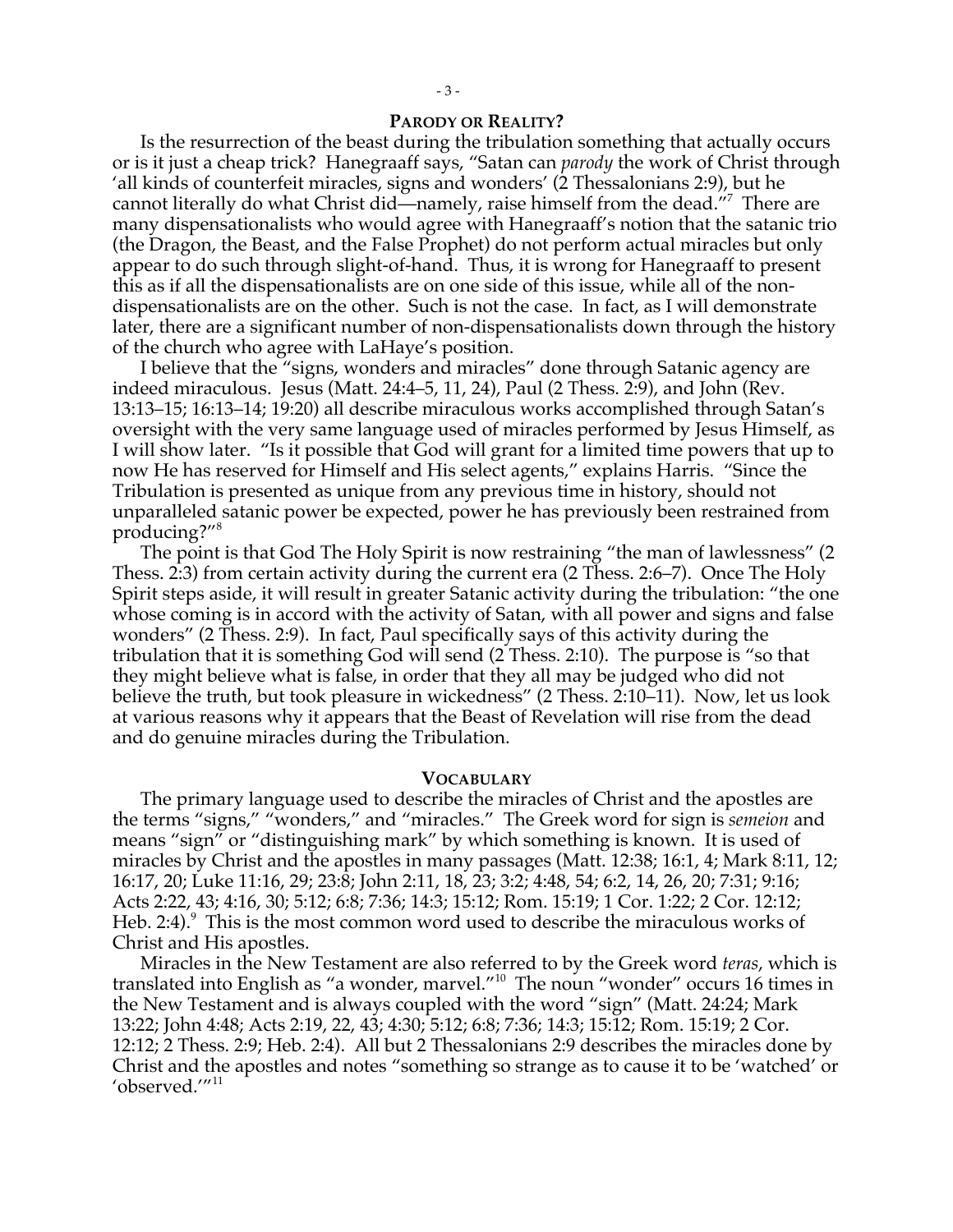The remaining Greek words used of miracles are *dunamis* and *energeia*, which are usually translated as "miracle" and "working." "Both point more to the supernatural source rather than to what is produced,"<sup>12</sup> concludes Harris. Other than 2 Thessalonians 2:9, these words always refer to "the workings of God."<sup>13</sup> Philip Edgcumbe Hughes ties it all together with the following statement:

It is best to take signs, wonders, and miracles as belonging together rather than as indicating three different forms of manifestation. . . . Thus a sign, which is the word consistently used in the Fourth Gospel for the miraculous works of Christ, indicates that the event is not an empty ostentation of power, but is significant in that, signwise, it points beyond itself to the reality of the might hand of God in operation. A wonder is an event which because of its superhuman character, excites awe and amazement on the part of the beholder. A miracle (or literally power) emphasizes the dynamic character of the event, with particular regard to its outcome or effect.<sup>14</sup>

Amazingly the words just noted to express the miraculous work of Christ and the apostles are also the vocabulary used to describe "the miracles performed in the Tribulation by those in allegiance with Satan."<sup>15</sup> "Signs" are used of Satanic miracles in the Tribulation (Rev. 13:13–14; 16:14) "and the same combination of words is used: great signs and wonders (Matt. 24:24: Mark 13:22), all power and signs and wonder (2 Thess. 2:9)."<sup>16</sup> Of special note is 2 Thessalonians 2:9, which says of the man of lawlessness that he is "the one whose coming is in accord with the activity of Satan, with all power and signs and false wonders." Sounds like the Bible is telling us that these are miracles, similar to the ones done by our Lord. "The word *pseudos* ('false') has to do with the results of the miracles, not with their lack of genuineness or supernatural origin."17 The language used by the inspired New Testament writers will not allow for a meaning that these Satanic works are just slight-of-hand magic tricks, as we shortly shall see.

Biblical passages that use the same exact vocabulary of satanic miracles that are preformed through the Antichrist (the Beast of Revelation) and the False Prophet during the tribulation as was used of Christ's miracles at His first advent. The same exact language is sometimes used to describe the miracles of Antichrist that is used of the miracles of the Jesus and His disciples. I believe that this fact supports the notion found in the novels of Tim LaHaye and Jerry Jenkins that the tribulation in a unique time in history in which God permits Satan to do miracles as an evil doer to deceive those who are rejecting Christ's salvation.

#### **IDENTICAL LANGUAGE**

Revelation 13 is a major chapter that deals with the Beast (also known as the Antichrist) and the False Prophet. This chapter tells us the Beast has a "fatal wound [that] was healed" (verse 3). The chapter also says that the False Prophet "makes the earth and those who dwell in it to worship the first beast, whose fatal wound was healed" (verse 12); "performs great signs, so that he even makes fire come down out of heaven to the earth in the presence of men" (verse 13); "he deceives those who dwell on the earth because of the signs which it was given him to perform in the presence of the beast, telling those who dwell on the earth to make an image to the beast who had the wound of the sword and has come to life" (verse 14); and "there was given to him to give breath to the image of the beast, that the image of the beast might even speak" (verse 15).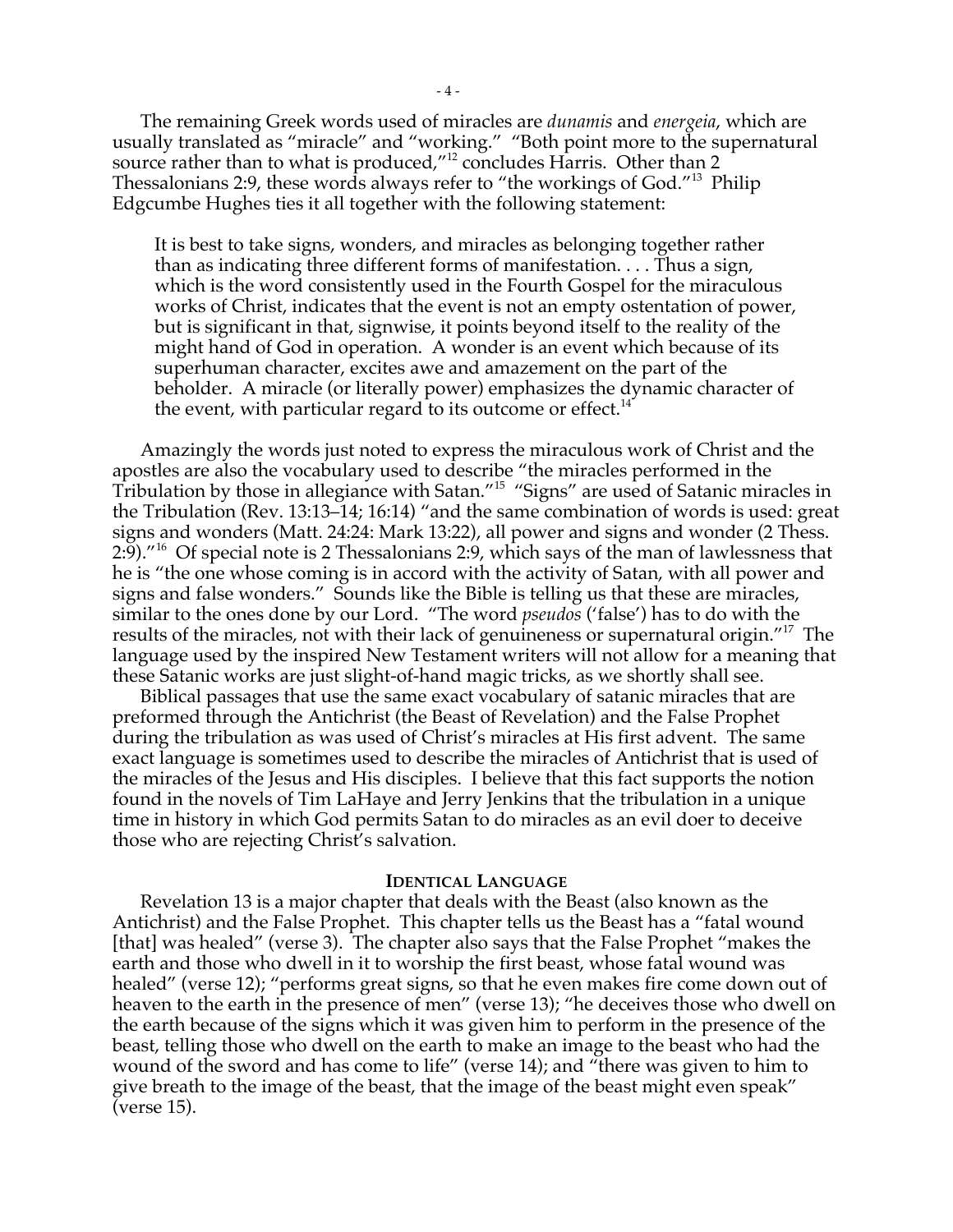The Greek phrase used in verses 3 and 12 that describes the fatal wound to the Beast. Is this to be understood as John Walvoord suggests:

Another plausible explanation is that the final world ruler receives a wound which normally would be fatal but is miraculously healed by Satan. While the resurrection of a dead person seems to be beyond Satan's power, the healing of a wound would be possible for Satan, and this may be the explanation. The important point is that the final world ruler comes into power obviously supported by a supernatural and miraculous deliverance by Satan himself.<sup>18</sup>

I do not think Walvoord's explanation does justice to the language in the passages.

I believe that the text supports the actual death and resurrection of the Beast, which is the view taken by Tim LaHaye in their novel. Gregory Harris explains: "In support of the view that this wound was fatal is the fact that identical language is used of Christ's death and resurrection. Revelation 5:6 describes the Lamb 'as if slain [*hos esphagmenen*],' the same words used of the wound received by the beast (*hos* esphagmenen, 13:3)."<sup>19</sup> Because of this close similarity Charles Ryrie concludes, "If Christ died actually, then it appears that this ruler will also actually die. But his wound would be healed, which can only mean restoration to life."<sup>20</sup> Non-futurist, Leon Morris also believes that the clearness of the language is too high of a hurdle for a non-literal interpreter to navigate and says:

John's interest is not in how the wound came to be inflicted but in the fact that a wound which appeared to be mortal was healed. He does not tell us how it was healed. He concentrates his attention on the fact that it was healed. Two points only receive emphasis: the deadliness of the wound (*wounded unto death,* and then *his deadly wound*) and the fact of recovery. The expression rendered '*as if . . . wounded'* . . . was used of the Lamb in 5:6, and as the recovery of the beast is clear there may possibly be the thought of death followed by resurrection. This is one of several places in which the evil one is pictured as parodying Christianity.<sup>21</sup>

Furthermore, "the word referring to the beast's return to life is similar to the word used of Christ's return to life. Jesus is the One 'who was dead and has come to life [*ezesen*]' (2:8). And the beast will be the one 'who had the wound of the sword and has come to life [*ezesen*]' (13:14)"<sup>22</sup>

In support of this understanding is the fact that Revelation 17:8, 11 refers to the Beast which "was and is not." "This may well refer to the wounding of the Antichrist in 13:3, 12, and 14. The words 'is not' refer to the physical death of the beast, followed by his ascent from the abyss (17:8), which refers to his return to life (13:14) and is the same as his reappearance as the eighth king of 17:11," notes Harris. "The twofold reference to the beast going to destruction or perdition (17:8, 11) is the same as his eternal confinement in the lake of fire (19:20). The description of the beast in Revelation 17 likewise contains many similarities to the sword-wounded beast who was healed."<sup>23</sup> William Lee concludes: "The language is quite similar, the astonishment of the world's inhabitants identical, and the threefold emphasis on this spectacular feature is repeated in both contexts (13:3, 12, 14; 17:8 bis, 11)."<sup>24</sup>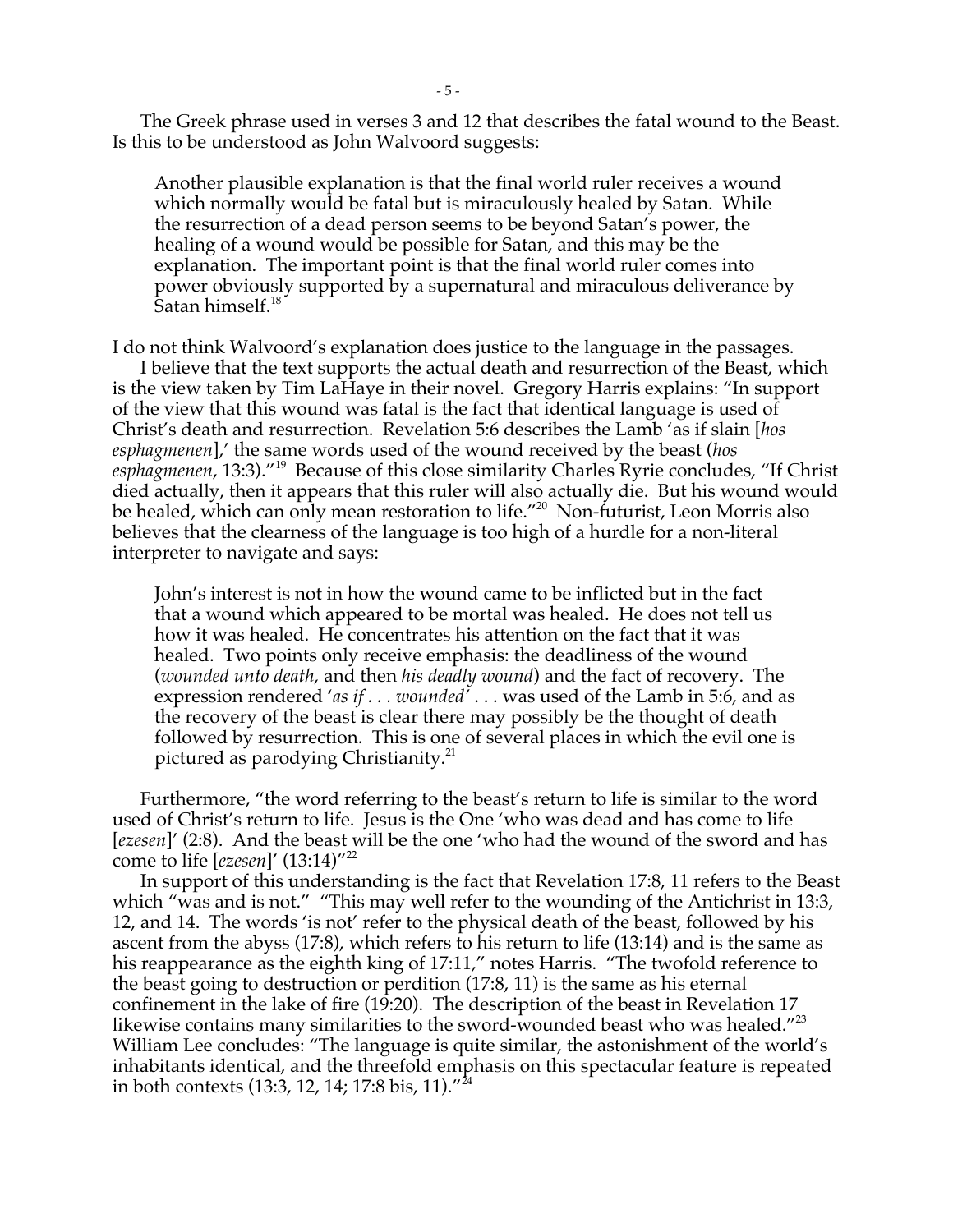## **SCRIPTURE OR ONE'S ASSUMPTIONS**

Hank Hanegraaff said in his criticism of Tim LaHaye the following: "In a Christian worldview, only God has the power to raise the dead. If Antichrist could "raise [himself] from the dead" and control 'the earth and sky,' Christianity would lose the basis for believing that Christ's resurrection vindicates His claim to deity."<sup>25</sup> However, as Robert Thomas notes, this is "a theological assumption, not an exegetical observation."<sup>26</sup> How can one legitimately conclude *a priori*, as Hanegraaff has done, that something taught in Scripture goes against a Christian worldview? The issue should be: "What does the Bible say?" Only after Scripture has taught us should we then formulate a Christian worldview. Theological assumptions should not precede exegesis of the Bible. If that approach is used, then one could declare almost anything to be part of a proper Christian worldview and use such an assumption to argue against the actual teaching of the Bible. I think that this is what Hanegraaff has done in this instance.

Those of us who agree with LaHaye's understanding of these matters do not necessarily believe that Satan is the source of these miraculous events. In fact, I do not. 2 Thessalonians 2:11–12 says, "And for this reason God will send upon them a deluding influence so that they might believe what is false, in order that they all may be judged who did not believe the truth, but took pleasure in wickedness." God is the one who enables Satan and his disciples to do these things in a similar way in which He would use any human instrument to work genuine miracles. Harris tells us, "The possibility of the beast's return to life (with either God's sovereign permission or His active working) should not be readily ruled out. In other words it is not impossible that the Antichrist should return to life because of the unique status of the Tribulation and the increased capacity of satanic power during that time, as well as God's broadening the parameters of what He will either permit or accomplish directly."<sup>27</sup>

#### **HISTORICAL BELIEFS**

In Hanegraaff's criticism of LaHaye, he appears to think that only a few extremist futurist, such as LaHaye, would believe that the Beast will be killed and come back to life. Actually, this view has many more advocates down through history than some might realize. I am not saying that the views people have taken on passages of the Bible make it right, but only that some significant ones have held a view similar to LaHaye.

It is interesting to realize that even Augustine believed like LaHaye on this matter (The City of God, Book XX, Chapter 19). Another ancient one who held views similar to LaHaye is Lactantius (early 300s) (Divine Institutes, Book VII, Chapter 17; Commentary on The Apocalypse, Chapter 13). More recent individuals include: Lewis Sperry Chafer, J. A. Seiss, Charles C. Ryrie, Leon Morris, Walter K. Price, Robert Govett and Robert Thomas.<sup>28</sup>

Much more biblical and historical evidence could be provided to support LaHaye's views. However, this must suffice for the present. Maranatha!

#### **ENDNOTES**

<sup>|&</sup>lt;br>1 Tim LaHaye and Jerry B. Jenkins, *The Indwelling: The Beast Takes Possession* (Wheaton: Tyndale, 2000), pp. 366-67.

<sup>&</sup>lt;sup>2</sup> Hank Hanegraaff and Sigmund Brouwer*, The Last Disciple* (Wheaton: Tyndale, 2004), p. 394.<br><sup>3</sup> Tim LaHayo, Revelation Illustrated and Made Plain (Crand Banids: Zondoryan, 1973, 1975), p.

Tim LaHaye, *Revelation Illustrated and Made Plain* (Grand Rapids: Zondervan, 1973, 1975), p. 180.